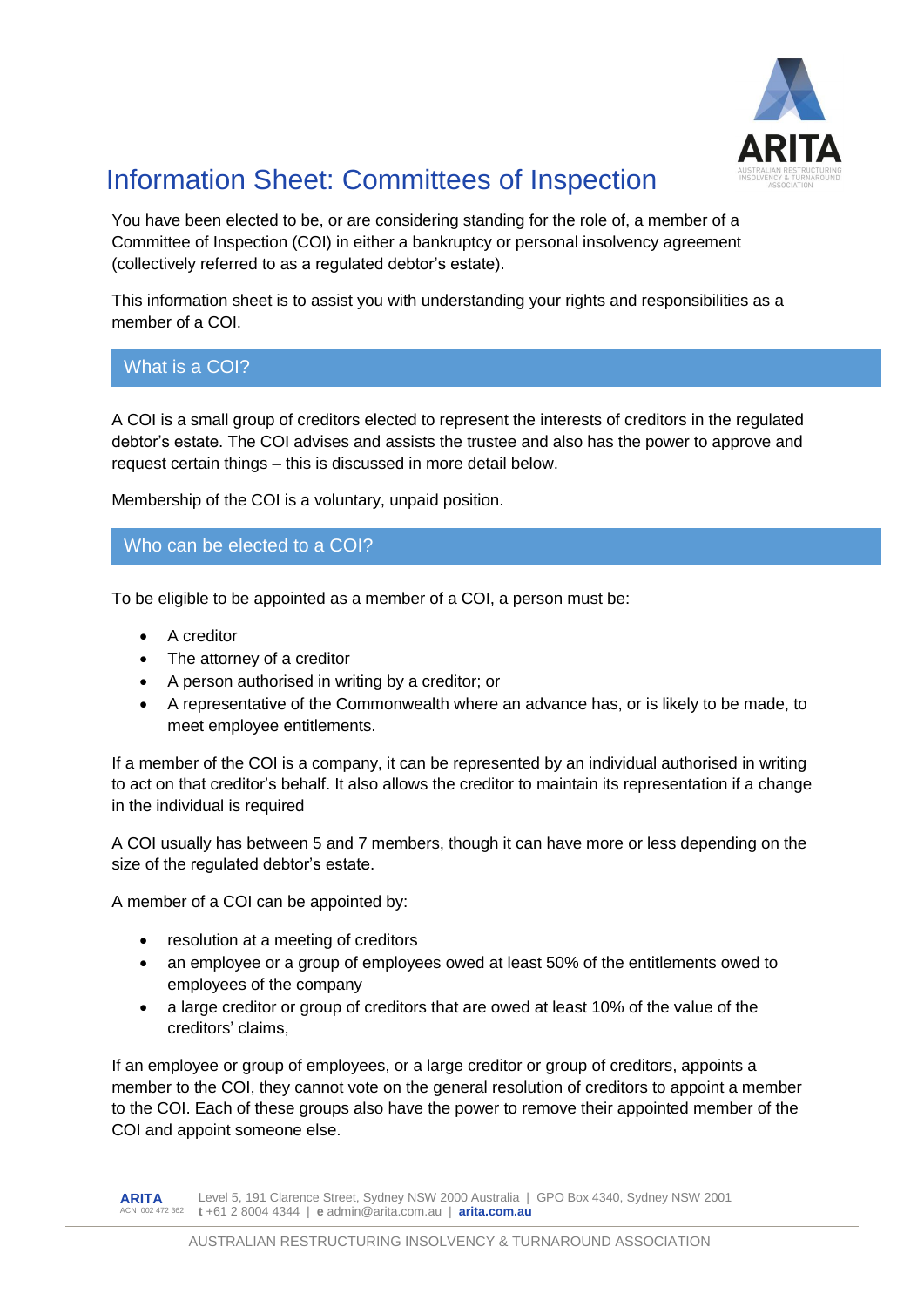

If you are absent from 5 consecutive meetings of the COI without leave of the COI or you become an insolvent under administration, you are removed from the COI.

### What are the roles and powers of a COI?

A COI has the following roles:

- to advise and assist the trustee
- to give directions to the trustee
- to monitor the conduct of the regulated debtor's estate.

In respect of directions, the trustee is only required to have regard to those directions. If there is a conflict between the directions of the COI and the creditors, the directions of the creditors prevail. If the trustee chooses to not comply with the directions of the COI, the trustee must document why.

A COI also has the power to:

- approve remuneration of the trustee after the trustee has provided the COI with a Remuneration Approval Report (a detailed report setting out the remuneration for undertaking the regulated debtor's estate)
- require the trustee to convene a meeting of the company's creditors
- request information from the trustee
- approve the return of books and records of the bankrupt or debtor (collectively referred to as the regulated debtor) to the regulated debtor at the end of the administration
- with the approval of the trustee, obtain specialist advice or assistance in relation to the conduct of the regulated debtor's estate
- authorise the payment to a third party for services ordinarily provided by the trustee
- apply to the Court for the Court to enquire into the regulated debtor's estate.

A trustee is not required to convene a meeting of creditors if the request by the COI is unreasonable, or provide requested information if the request is unreasonable, not relevant to the administration or would cause the trustee to breach their duties.

A request to convene a meeting of creditors is unreasonable if:

- it would substantially prejudice the interests of a creditor or third party
- there are insufficient funds in the regulated debtor's estate to cover the cost of the request
- a meeting of creditors dealing with the same matters has already been held or will be held within 15 business days, or
- the request is vexatious.

If a request for a meeting is reasonable, the trustee must hold a meeting of creditors as soon as reasonably practicable.

Version: July 2017 COI INFORMATION SHEET (PERSONAL) V1\_0.DOCX